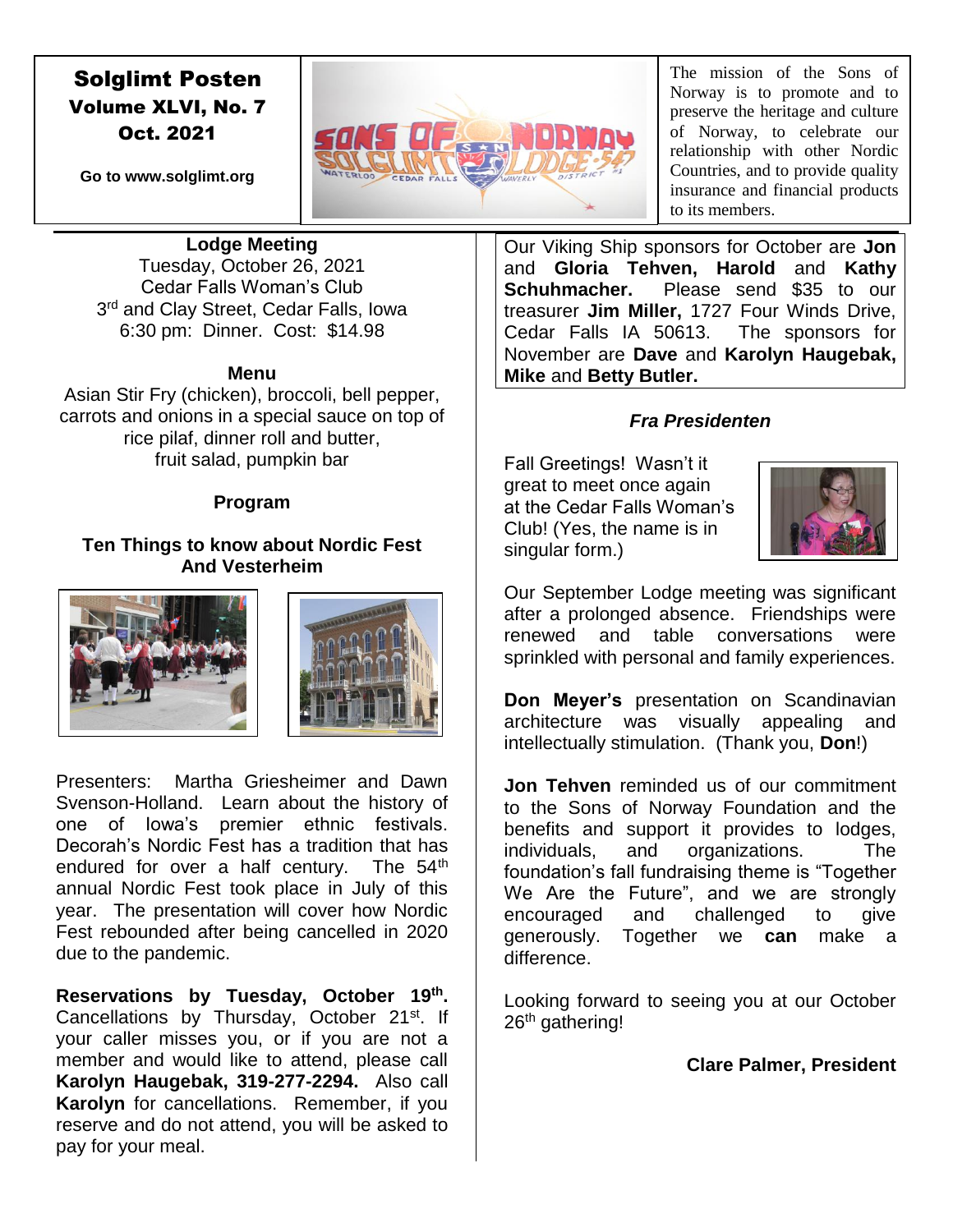#### *Solglimt* **Lodge Executive Committee September 14, 2020**

Present: **Clare Palmer, Linda Benson, Beebs Downing, Jon Tehven.**

Minutes of the August Executive Committee meeting were approved as printed. Treasurer's report was approved as printed.

Membership: **Jon Tehven** reported that we now have 86 members. Hopefully we can have a membership event in October or early November.

September 28<sup>th</sup> Lodge program is Lodge member **Don Meyer** exploring Scandinavian Architecture. NOTE: the Woman's Club requests that we wear masks.

2022 Nominating Committee: **Linda Benson** has agreed to be on the committee and two others will be contacted by **Clare** and **Jon.** All candidates will receive a job description for the position.

**Clare** suggested we continue contacting members and including information about them in the POSTEN. **Linda** will ask her son about having *Solglimt* Lodge t-shirts made. There is a company in Cedar Falls that can do this. **Dave Haugebak**  has done the 'road pick-up.' Thanks, **Dave!**

Volunteering at the Food Bank was again discussed. **Jon** will get more information for the next Executive Committee meeting.

We will have a Memorial Service at our January 2022 Lodge meeting. A memorial for **Arlene Reinertsen** has been sent to the Sons of Norway Foundation.

At our October Lodge meeting we will review the Solglimt Lodge Bylaws. Our Bylaws were last reviewed in 2004.

Programs for the rest of 2021 were discussed by **Beebs Downing.** 2022 programs were then discussed by the committee, with several ideas.

Respectfully submitted,

**Jon Tehven, Secretary** *Pro Tem*

## **A Little Humor**

Ole had some sage advice for Sven. "If duh vife vants to learn to drive, don't stand in duh vay!"

#### **October 9 – Leif Erikson Day**

This day was set aside by the U.S. Congress in 1964 to recognize the first European to visit and explore the mainland of North America. Leif was the son of Erik the Red, founder of the Norwegian settlements in Greenland. He was born in Iceland and grew to manhood in Greenland.



In the late  $990$ 's A.D. he sailed to Norway where, under the influence of King Olaf I he was converted to Christianity and sent by the King to bring the Gospel to

the Norse settlers in Greenland. He served several years as a witness to the Christian religion and was responsible for the conversion of many in Greenland.

In around A.D. 1000 Leif decided to explore the land which Norse sailors had reported to the west of Greenland. He and his crew sighted land, explored the coast and established a settlement in what today is Newfoundland. The remains of the Norse settlement, believed to be Leif's, has been discovered and documented by archaeologists in northeast Newfoundland. Thus, this is the oldest European settlement in America and predates Columbus by nearly 500 years.

Leif named the land he had discovered, "Vinland the Good", because he had found an abundance of wild grapes and beautiful forests.

On October 9<sup>th</sup> we remember Leif Erikson and an important chapter in our history.

#### **Book Club**

The *Solgimt* Book Club will be meeting at noon on Monday, October 18<sup>th</sup> at New Aldaya in Cedar Falls. The members buy simple lunch



at the New Aldaya café and then discuss the book. The book for October is A Song for Joy by Lauraine Snelling.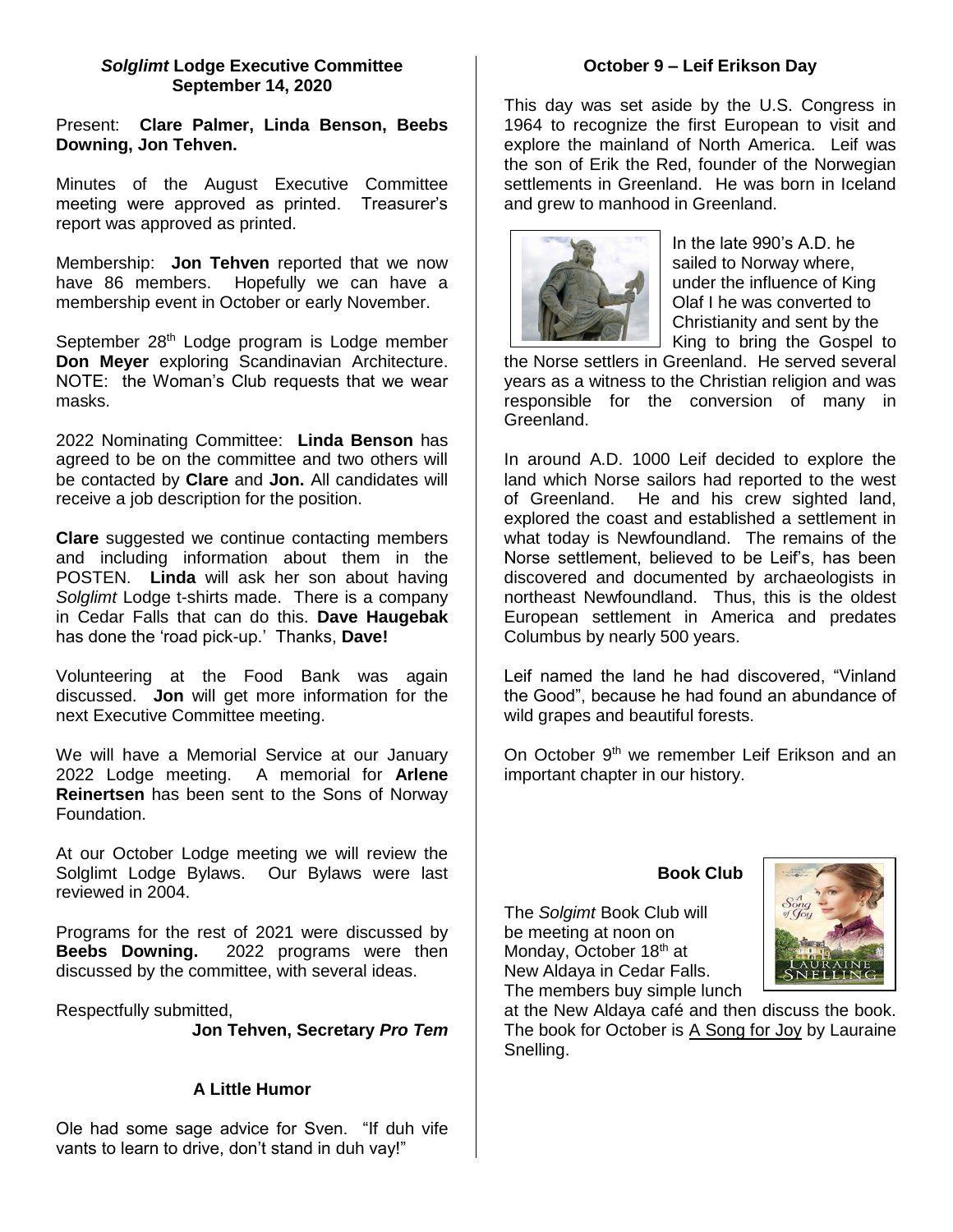# *Solglimt* **Lodge Meeting, September 28, 2020**

Twenty-Seven members and two guests attended the September 28<sup>th</sup> meeting at the Cedar Falls Woman's Club.

**President Clare Palmer** called the meeting to order and **Duane Lindberg** led the singing of the anthems, the Pledge of Allegiance, and the table prayer. **Kathy Schuhmacher** was the pianist.

After dinner, **Duane Lindberg**  entertained us with several Norske jokes.





**Cultural Director Lori Devries** introduced our speaker, **Don Meyer.** 

**Don** shared with us the history of Norwegian Stave Churches and how the Stave Church architecture influenced



church construction in America, **Construction in America, Construction in America**, **Construction** especially the Midwest. contributions of modern Nordic architects.

Sunshine report by **Beverly Haugen: Bob Peterson** has been at Mayo Clinic for treatments, **Dottie Haugebak** has a fractured hip, **Joan Meany's** mother passed away.



**Foundation Director Jon Tehven** shared information about the SofN Foundation.



Guests were introduced: Samantha Glaspie and Austin Kelderman.

October is Foundation Month and he encouraged our members to donate to the "Together We Are The Future" fundraising campaign. **President Clare** commented that the Norwegian immigrants contributed to a 'common pot' to help others in financial need.

**Kathy Schuhmacher** reminded members to pick up the recipe for *Sukkerbrod* (sponge cake). She had brought this to our August picnic, and several folks had asked for the recipe.

**Jon Tehven** was the winner of the drawing for a free meal.

**POSTEN Editor Gloria Tehven** reminded our members that news articles are due by the end of the week for the October POSTEN.

Our next Lodge meeting is October 26<sup>th</sup>.

The meeting adjourned around 8:45 pm.

Respectfully submitted,

**Jon Tehven, Secretary** *Pro Tem*

# **Lodge Member News**



The Waverly-Shell Rock Community School Foundation has announced that **Don Meyer** will be its

new executive director starting in October.

**Keith Jorgensen** sends greetings from Greece!!



# **Solgimt Lodge Bylaws**

SON has requested that all lodges update their bylaws. Solglimt Lodge's bylaws were last updated in December 2004. All Solgimt Lodge members will be receiving a packet of information prior to the October lodge meeting that includes:

- A letter of explanation/procedure
- Procedure for submitting local lodge bylaws for approval
- Suggested 2021 local lodge bylaws template
- Dec. 2004 Solglimt Lodge bylaws
- Solglimt Lodge Policies, dated Dec. 1994. This is being updated by the Executive Committee and is not part of the bylaws.

## **Wishing You A Happy Birthday**

October 4 Diane Hamer

- 4 Betty Jo Lindberg
- 7 Robert Heaton
- 10 John Sundet

11 Marcia Klinefelter

29 Percy Slattenow